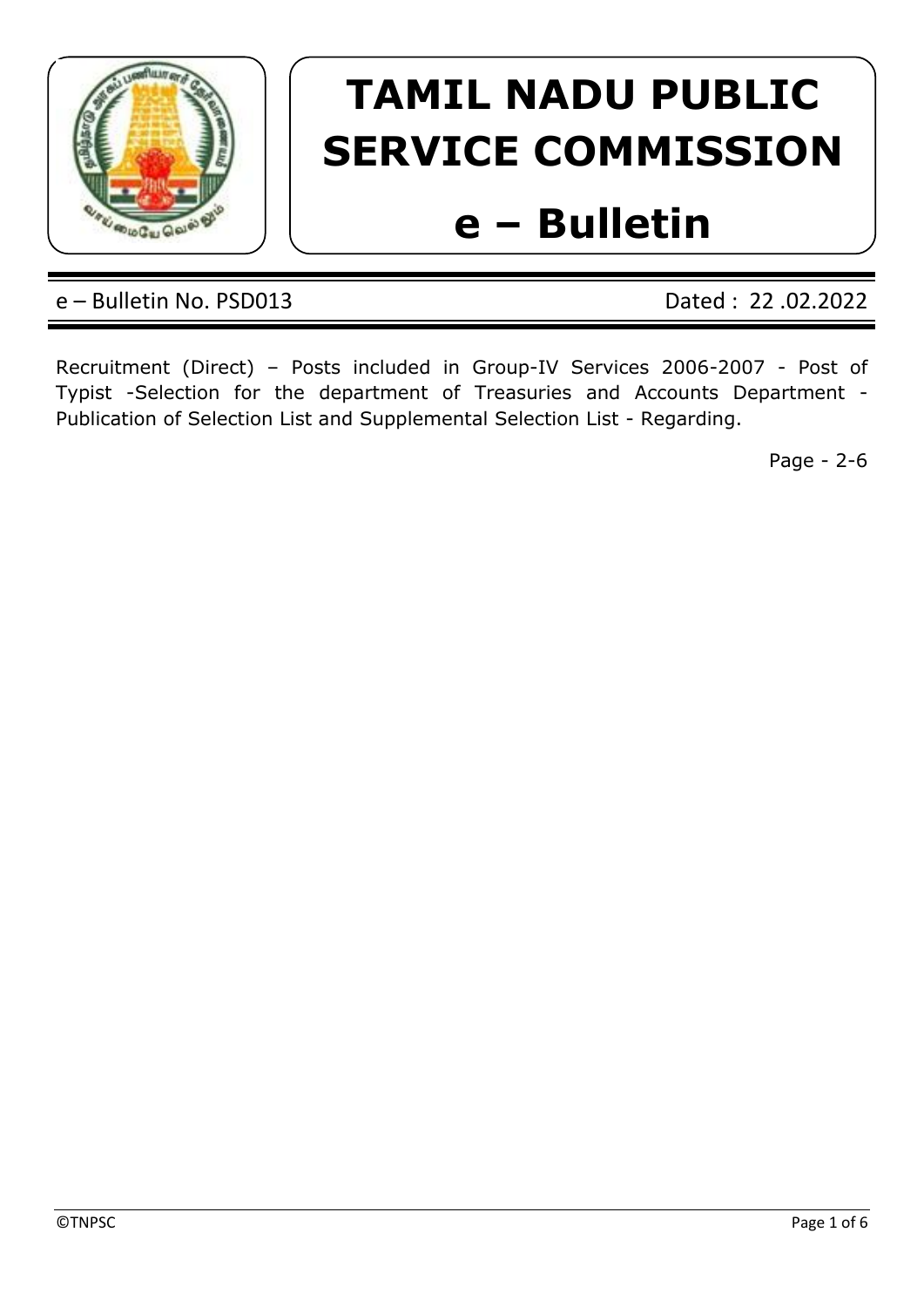## **TAMIL NADU PUBLIC SERVICE COMMISSION**

LIST OF CANDIDATES SELECTED PROVISIONALLY FOR APPOINTMENT BY DIRECT RECRUITMENT TO THE POST OF TYPIST IN THE TAMIL NADU MINISTERIAL SERVICE INCLUDED IN GROUP IV SERVICES, 2006-2007 ARRANGED IN THE ORDER IN WHICH APPOINTMENTS SHOULD BE MADE

### **UNIT: TREASURIES AND ACCOUNTS DEPARTMENT**

| SI.<br>No. | <b>TURN</b>                    | ORDER OF<br><b>ROTATION</b> | <b>NAME &amp; ADDRESS</b><br>OF THE CANDIDATE                                                                              | D.O.B./<br>QUALFN                                  |
|------------|--------------------------------|-----------------------------|----------------------------------------------------------------------------------------------------------------------------|----------------------------------------------------|
|            | 1 <sup>ST</sup> ROTATION       |                             |                                                                                                                            |                                                    |
| 1          | $1ST$ TURN                     | GT(G)                       | SELVI.JAYANTHI. J (@)<br>12C/C CHINNAPPAN STREET,<br>VILVA NAGAR, MANJAKUPPAM,<br>CUDDALORE - 607 001.                     | 19.05.1979<br>M. Com.<br>$T(T)$ -SG $T(E)$ -SG     |
| 2          | 2 <sup>ND</sup> TURN           | SC(G)                       | SELVI.MALARSELVI. R<br>104, SENGULAM VILLAGE,<br>SRIVILLIPUTTUR TK.,<br>VIRUDHUNAGAR - 626 125.                            | 01.07.1986<br><b>HSC</b><br>$T(T)$ -SG $T(E)$ -SG  |
| 3          | 3RD TURN                       | MBC/DC(G)                   | TMT.MAHESWARI.D<br>NO.6, MALLIGAI STREET,<br>RAJIV GANDI NAGAR,<br>SEMMAMDALAM,<br>CUDDALORE - 607 001.                    | 13.12.1976<br>B.A.<br>$T(T)$ -SG $T(E)$ -SG        |
| 4          | 4 <sup>TH</sup><br><b>TURN</b> | BC-OBCM(G)                  | TMT.BAMA. S (!!!)<br>II/1, CENTRAL EXCESE QUARTERS<br>30, MENGLES ROAD,<br>DINDIGUL - 624 001.                             | 30.05.1964<br><b>B.A.</b><br>$T(T)$ -SG $T(E)$ -SG |
| 5          | 5 <sup>TH</sup> TURN           | $GT(W)$ (DW)                | TMT.RAJESWARI. V<br>51, SANKARAPURAM,<br>ALWIN HOTEL BACK SIDE,<br>THOOTHUKUDI - 628 003.                                  | 04.02.1967<br><b>HSC</b><br>$T(T)$ -SG $T(E)$ -SG  |
| 6          | 6 <sup>TH</sup> TURN           | SC(W) (DW)                  | TMT.JAYANTHI. G (#)<br>5A/113 D BARATHIDASAN NAGAR,<br>1ST STREET MADANAGOPALAPURAM,<br>PERAMBALUR - 621 212.              | 16.01.1969<br>M.A.<br>$T(T)$ -SG T(E)-SG           |
| 7          | 7 <sup>TH</sup> TURN           | MBC/DC (W)<br>(DW)          | TMT.VIJAYALAKSHMI. R (#)<br>19/2 VIGNESWARA ILLAM,<br>ANTHARAPPATTY ROAD,<br>MUSIRI - 621 211.                             | 10.06.1966<br>M.Com.<br>$T(T)$ -SG $T(E)$ -SG      |
| 8          | 8 <sup>TH</sup> TURN           | BC-OBCM (W)<br>(DW)         | TMT.MURUGESWARI. R 43/90,<br>PEITHIAH PILLAI STREET,<br>RAJAPALAYAM,<br>VIRDUNAGAR - 626 117.                              | 16.03.1979<br><b>HSC</b><br>$T(T)$ -SG $T(E)$ -SG  |
| 9          | 9 <sup>TH</sup> TURN           | GT(G)                       | THIRU.BASKARAN. M (@)<br>42 RAMU STREET, NELLIKUPPAM,<br>CUDDALORE - 607 105.                                              | 03.12.1969<br>B.Com.<br>$T(T)$ -SG $T(E)$ -SG      |
| 10         | 10THTURN                       | BC-OBCM(G)                  | TMT.SHANTHI. C (!!!)<br>W/O S.JAYAKUMAR,<br>SOORAPPA NAICKEN PATTI,<br>METTILPATTI, PUDUR VIA.,<br>VILATHIKULAM - 628 905. | 05.06.1965<br>B.Com.<br>$T(T)$ -SG $T(E)$ -SG      |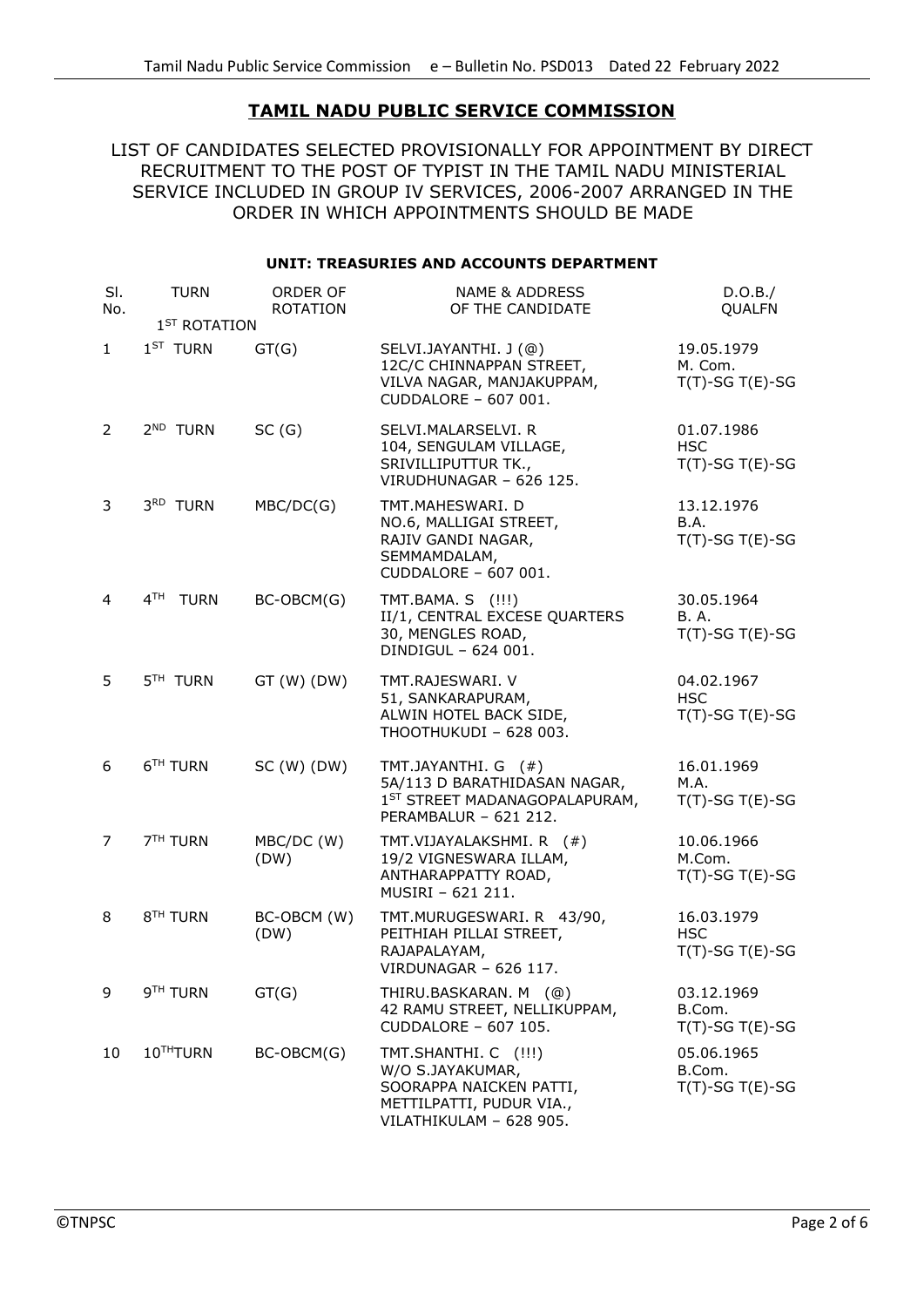| 11 | 11 <sup>TH</sup> TURN | GT(G)      | TMT/SELVI.UMA. T (**)<br>47 MAIN ROAD, SALAKKARAI,<br>THIRUVENDIPURAM,<br>CUDDALORE - 607 401.                                              | 19.05.1974<br>B.Lit.<br>$T(T)$ -SG $T(E)$ -SG                         |
|----|-----------------------|------------|---------------------------------------------------------------------------------------------------------------------------------------------|-----------------------------------------------------------------------|
| 12 | 12THTURN              | SC(G)      | SELECTION CANCELLED                                                                                                                         |                                                                       |
| 13 | 13 <sup>TH</sup> TURN | MBC/DC(G)  | SELVI.DHEVAGI. M (##)<br>18/21 M S P TEACHERS COLONY,<br>SILUVATHUR ROAD,<br>DINDIGUL - 624 005.                                            | 05.06.1976<br><b>SSLC</b><br>$T(T)$ -SG $T(E)$ -SG<br>$S(E)-JG$       |
| 14 | 14 <sup>TH</sup> TURN | $BC-C(G)$  | TMT.VIDHYA FRANCISCA. A<br>12 PADMAVATHI NAGAR,<br>PALANIAPPA NAGAR EXTN,<br>N.K.ROAD, THANJAVUR - 613 006.                                 | 04.10.1977<br>M.Com.<br>$T(T)$ -SG $T(E)$ -SG                         |
| 15 | 15 <sup>TH</sup> TURN | $BC-M(G)$  | TMT.SAHAR SHATH BANU. J<br>2/421(2) VASANTHAPURAM<br>PARAMAKUDI,<br>RAMANATHAPURAM - 623 707.                                               | 17.05.1970<br><b>HSC</b><br>$T(T)$ -SG $T(E)$ -SG                     |
| 16 | 16 <sup>TH</sup> TURN | SC(G)      | THIRU.AYYAVU. K (#)<br>S/O Thirur.R.KUPPUSAMY<br>PATCHAPALI PUDUR,<br>KAKKAVERY POST, RASIPURAM TK.,<br>NAMAKKAL - 637 408.                 | 25.06.1972<br>M.A.<br>$T(T)$ -SG $T(E)$ -SG                           |
| 17 | 17 <sup>TH</sup> TURN | MBC/DC(G)  | THIRU.MUTHUKUMARAN. G (!!!)<br>179, BALAMURUGAN KOIL STREET,<br>EDAPALAYAM VILLAGE,<br>VANAPADI POST, RANIIPET (VIA),<br>VELLORE - 632 404. | 18.04.1978<br>B.A.,<br>$T(T)$ -SG $T(E)$ -SG                          |
| 18 | 18 <sup>TH</sup> TURN | BC-OBCM(G) | TMT/SELVI.SUNDARAM. R<br>15D SHEIKPET SALIAR STREET,<br>KANCHIPURAM - 631 501.                                                              | 05.07.1970<br>B.Com.<br>$T(T)$ -SG $T(E)$ -SG                         |
| 19 | 19 <sup>TH</sup> TURN | GT(W)      | TMT.MAHESH. S (@)<br>H35 KAMARAJ STREET,<br>PALLAVAN NAGAR,<br>KANCHIPURAM.                                                                 | 30.05.1977<br>M.Sc.<br>$T(T)$ -SG $T(E)$ -SG                          |
| 20 | 20TH TURN             | BC-OBCM(W) | TMT.UMADEVI. K<br>138, KARLMARX THIRD STREET,<br>INDIRANI NAGAR,<br>MUDAKKU SALAI,<br>MADURAI-625 016.                                      | 09.05.1972<br>M.A.<br>$T(T)$ -SG $T(E)$ -SG<br>$S(E)$ JG              |
| 21 | 21 <sup>ST</sup> TURN | GT(G)      | THIRU.SEKAR. K (@) (!!!)<br>64-A1 ANNA SALAI,<br>DEVAKOTTAI,<br>SIVAGANGAI - 630 302.                                                       | 25.11.1961<br>B.A.<br>$T(T)-SG T(E)-SG$<br>$S(T)$ -SG $S(E)$ -INTER   |
| 22 | 22 <sup>ND</sup> TURN | SC(W)      | TMT.PORSELVI. M<br>59, T.PET ROAD,<br>SUNDARAM NAGAR MUSIRI POST,<br>TRICHY - 621 211.                                                      | 07.07.1975<br>M.Com.<br>$T(T)$ -SG $T(E)$ -SG                         |
| 23 | 23RD TURN             | MBC/DC(W)  | SELVI.MARAGATHAM. M<br>33, LOGAMBAL KOIL STREET,<br>PUDUPALAYAM,<br>CUDDALORE - 607 001.                                                    | 23.06.1977<br>B.Sc.<br>$T(T)$ -SG $T(E)$ -SG<br>$S(T)$ -SG $S(E)$ -JG |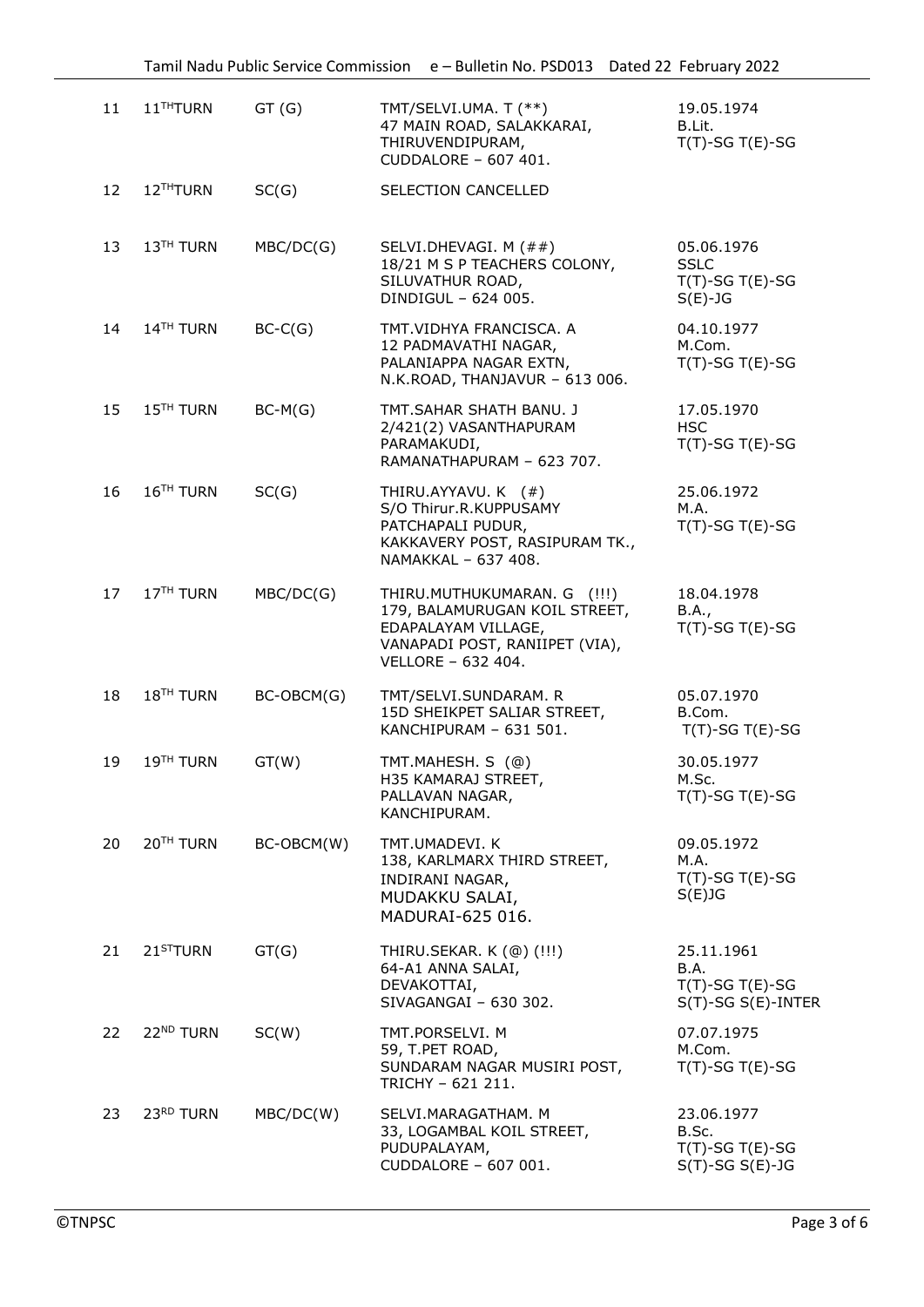| 24 | 24TH TURN             | BC-OBCM(G)    | THIRU.ANBUKKARASAN. K<br>86A MARIAMMAN KOIL STREET,<br>SRI RANGAPALAYAM,<br>SALEM -636 007.                                                                       | 13.02.1970<br>B.Sc.<br>$T(T)-SG T(E)-SG$                              |
|----|-----------------------|---------------|-------------------------------------------------------------------------------------------------------------------------------------------------------------------|-----------------------------------------------------------------------|
| 25 | 25 <sup>TH</sup> TURN | GT(G)         | THIRU.MOHAN.S (@)<br>311 SAMY CHETTY STREET,<br>BANDARA KOTTAI POST,<br>PANRUTI TK.,<br>CUDDALORE - 607 108.                                                      | 27.04.1971<br>B.A.<br>$T(T)$ -SG $T(E)$ -SG                           |
| 26 | 26 <sup>TH</sup> TURN | SC(G)         | THIRU.THIYAGARAJAN. A<br>S/O THIRU.P.AMMASI,<br>THONDIYAKKADU POST,<br>KUNNALUR VIA,<br>THIRUTHURAIPUNDI TK.,<br>THIRUVARUR - 614 703.                            | 22.03.1977<br>B.Com.<br>$T(T)$ -SG $T(E)$ -SG                         |
|    | 27 <sup>TH</sup> TURN | GT(G) (BLIND) | NO CANDIDATE CARRIED OVER TO NEXT RECRUITMENT                                                                                                                     |                                                                       |
| 27 | 28 <sup>TH</sup> TURN | MBC/DC(G)     | THIRU.MALMARUGAN. B<br>46/69 PERUMAL KOIL ST.,<br>VILLUPURAM - 605 602.                                                                                           | 08.02.1982<br>M.Sc.<br>$T(T)$ -SG $T(E)$ -SG<br>$S(T)$ -SG $S(E)$ -JG |
| 28 | 29 <sup>TH</sup> TURN | GT(W)         | TMT.SHANMUGAPRIYA. D (@)<br>32/37A, RAMAR STREET,<br>KALAISELVI ILLAM 1ST FLOOR<br>ATTUR TK., SALEM - 636 102.                                                    | 24.04.1983<br>M.Sc.<br>$T(T)$ -SG $T(E)$ -SG                          |
| 29 | 30 <sup>TH</sup> TURN | BC-OBCM(G)    | THIRU.JAGADEESH KUMAR. N<br>NO.15, LAKSHMINAGAR,<br>MANJAKUPPAM,<br>CUDDALORE - 607 001.                                                                          | 25.05.1976<br>M.Sc.<br>$T(T)$ -SG $T(E)$ -SG                          |
| 30 | 31 <sup>ST</sup> TURN | GT(G)(EXSER)  | THIRU.RAJENDRAN. A (&)<br>L.318, POONGANAGAR,<br>RAJA GOPALAPURAM,<br>PUDUKOTTAI - 622 003.                                                                       | 17.05.1962<br>M.A.<br>$T(T)$ -SG $T(E)$ -SG                           |
| 31 | 32 <sup>ND</sup> TURN | SC(G)         | TMT.RAJESWARI. C<br>R.NO.4, C S M S MANI APARTMENT,<br>INDRA NAGAR, MELAGARAM,<br>TENKASI TK., TIRUNELVELI - 627 811.                                             | 16.05.1974<br>B.Sc.<br>T(T)-SG T(E)-SG                                |
| 32 | 33RD TURN             | MBC/DC(G)     | THIRU.PRATHAP. S<br>S/O THIRU.G.SIVAGNANAM,<br>KILAVADI NATHAM,<br>B.UDAIYUR POST, BHUVANAGIRI VIA.,                                                              | 01.04.1978<br>B.Com.<br>$T(T)$ -SG T(E)-SG                            |
| 33 | 34 <sup>TH</sup> TURN | BC-OBCM(W)    | CHIDAMBARAM - 608 601.<br>SELVI.SAVITHIRI. S (##)<br>141 GANDHI NAGAR,<br>KONERIPATTY, RASIPURAM TK.,<br>NAMAKKAL - 637 408.                                      | 31.01.1986<br>B.Com.<br>$T(T)$ -SG $T(E)$ -SG                         |
| 34 | 35 <sup>TH</sup> TURN | GT(G)         | TMT.VANITHA. R (@)<br>(M.D.R NAGAR EAST)<br>76 (3) CHOCKALINGAPURAM EAST ST<br>NEAR PONNAMPERUMAL KOIL<br>S B K COLLEGE, ARUPPUKOTTAI,<br>VIRUDHUNAGAR - 626 101. | 03.06.1964<br>M.A.<br>$T(T)$ -SG $T(E)$ -SG<br>$S(T)$ -SG $S(E)$ -JG  |
| 35 | 36 <sup>TH</sup> TURN | SC(W)         | TMT/SELVI.MAHESWARI. M<br>61, VAMADAM, TENNUR POST,<br>TRICHY - 620 017.                                                                                          | 09.05.1976<br>B.A.<br>$T(T)$ -SG T(E)-SG                              |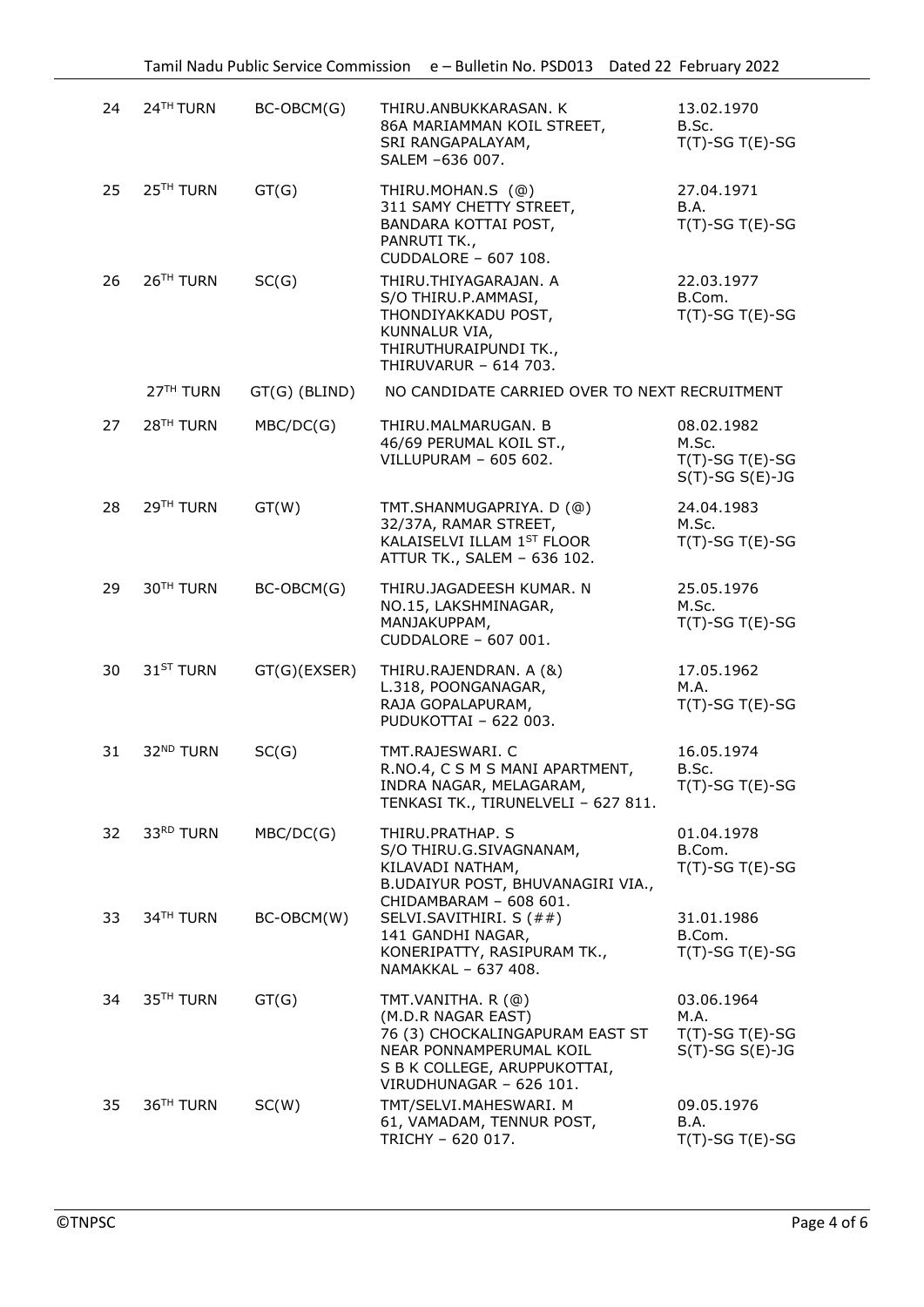| 36 | 37 <sup>TH</sup> TURN | MBC/DC(G)     | THIRU.ARULJOTHI. K<br>14. C/8 PONDY ROAD,<br>ALPET, MANJAKUPPAM,<br>CUDDALORE - 607 001.                                        | 18.11.1981<br>B.Sc.<br>$T(T)$ -SG T(E)-SG                               |
|----|-----------------------|---------------|---------------------------------------------------------------------------------------------------------------------------------|-------------------------------------------------------------------------|
| 37 | 38 <sup>TH</sup> TURN | BC-OBCM(G)    | SELVI.VIJAYA. K<br>2/158 KAMARAJ STREET,<br>RISHIVANDIYAM POST,<br>SANKARAPURAM TK.,<br>VILLUPURAM - 606 205.                   | 23.07.1979<br>M.A.<br>$T(T)$ -SG $T(E)$ -SG<br>$S(T)$ -SG $S(E)$ -JG    |
| 38 | 39TH TURN             | GT(W)         | TMT.SUDHA.K (**)<br>NO.24 GADILAM NAGAR,<br>KAMMIYAMPETTAI, THIRUPAPULIYUR,<br>CUDDALORE - 607 002.                             | 19.09.1981<br>B.COM.<br>$T(T)$ -SG $T(E)$ -SG                           |
| 39 | 40TH TURN             | $BC-M(W)(DW)$ | TMT.WAHEEDA FARVIN BAN. M (#)<br>7. V O C STREET, DHARAPURAM,<br>ERODE - 638 656.                                               | 03.07.1977<br>B.Lit.<br>$T(T)$ -SG T(E)-SG                              |
| 40 | 41 <sup>ST</sup> TURN | GT(G)         | TMT.THANGAM. P (**)<br>OLD POST OFFICE STREET,<br>USILAMPATTI POST & TK.,<br>MADURAI - 625 532.                                 | 27.05.1970<br>M.A.<br>$T(T)$ -SG $T(E)$ -SG<br>$S(T)$ -SG $S(E)$ -JG    |
| 41 | 42 <sup>ND</sup> TURN | SC(G)         | TMT.UMADEVI. G<br>D/O.THIRU.S.GANESAN,<br>VAIRAMPALAYAM,<br>KARICHIPALAYAM POST,<br>PARAMATHI VELUR TK.,<br>NAMAKKAL - 637 201. | 16.04.1981<br><b>HSC</b><br>$T(T)$ -SG T(E)-SG<br>$S(T)$ -SG $S(E)$ -JG |

(@) BACKWARD CLASS CANDIDATE SELECTED AGAINST GENERAL TURN

(&) SCHEDULED CASTE CANDIDATE SELECTED AGAINST GENERAL TURN

(\*\*) MOST BACKWARD CLASS/DENOTIFIED COMMUNITY CANDIDATE SELECTED AGAINST GENERAL TURN.

 $H^*(\# \#)$  PH ORTHO CANDIDATE SELECTED AGAINST NON-PH TURN

- (#) NON DW CANDIDATES SELECTED AGAINST DW TURN DUE TO PAUCITY OF DW CANDIDATES.
- (!!!) THE NAME HAD BEEN DELETED BY THE COMMISSION.
- NOTE: THE SELECTION IS PROVISIONAL SUBJECT TO THE RESULT OF THE W.P.s, RELATING TO THIS RECRUITMENT PENDING ON THE FILES OF THE HON'BLE HIGH COURT, MADRAS/MADURAI BENCH OF MADRAS HIGH COURT.

TAMIL NADU PUBLIC SERVICE COMMISSION Sd/-RAMESH CHAND MEENA, I.A.S., CHENNAI-600 002. Secretary / Dated: 17.07.2009